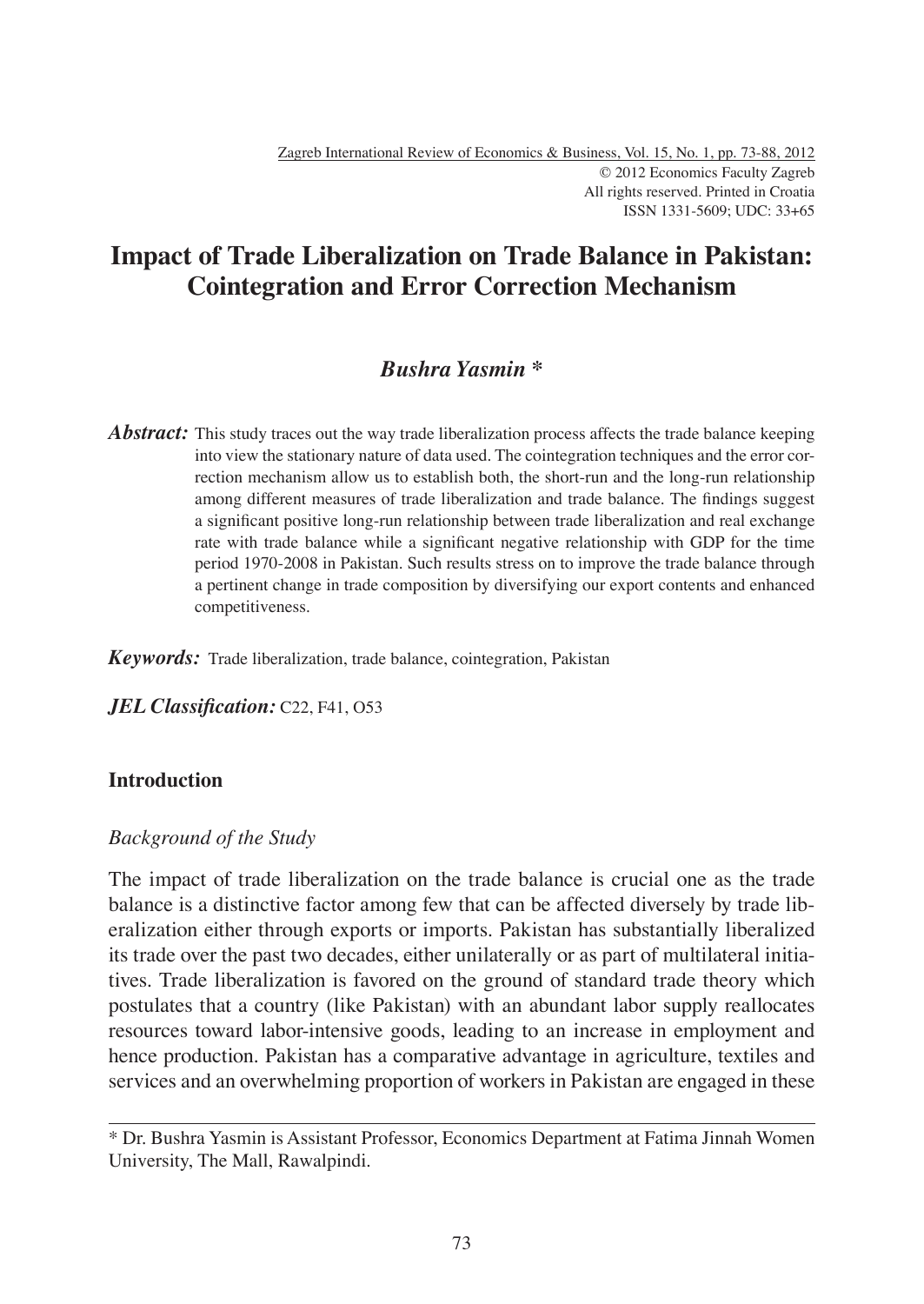sectors. From standard trade theory context, it is expected that trade liberalization cause a significant boost in employment and production, promotion of exports, and hence the improvements in trade balance.

Historically, trade has acted as an engine of growth for countries at different stages of development, not only by contributing to a more efficient resource allocation within the country, but also by transferring growth from one part of the world to another. Hence, it is widely acknowledged that trade plays a significant role in accelerating economic growth of the country. But the worsening of trade balance is a major hindrance in the way to adopt rapid trade liberalization. Pakistan has remained one of the fastest growing economies in Asia for last few years. The track record on trade liberalization reforms is being regarded one of the contributing factors of Pakistan's growth performance. Pakistan's trade reforms have been remained substantial and its trade regime is considered to be one of the more open in South Asia. The findings on major studies conducted on the trade liberalization concluded that, contrary to popular beliefs and perceptions, the process of trade liberalization in Pakistan does not appear to have a significant impact on socio-economic factors. One justification provided in literature is the weaknesses in the channels of trade liberalization to the economy.

Trade balance in Pakistan has remained in deficit for long and the extent to which trade liberalization generate imports growth in excess of exports, it can lead to the deterioration of trade balance. Pakistan has to rely on the expensive imports due to lack of self-reliance in the mechanism of Pakistan's trade. Comparatively, heavily priced imports mostly consist of manufactured goods, whereas exports of Pakistan in international market constitute primarily of raw materials or semi-manufactured goods that are a great deal cheaper and lesser in demand due to lack of competitiveness.

### *Trends in Trade Balance of Pakistan*

A distinguish factor that intensifies Pakistan's trade deficit is the dearth of diversification in Pakistani exports. Textile sector constitutes a major part of our exports and although the exports of Pakistan have increased from its earlier level, it still contributes very little to overall Gross National Product (GNP) of the country. The country's trade deficit improved by 13.9 percent in July-April 2008-09 from \$14,218 million to \$ 12,238 million during July-April 2009-10. Unlike last year when the decline in trade deficit was mainly contributed by massive fall in import expenditures in the backdrop of reduction in international prices, this year's improvement in trade deficit remained broad based, with both exports and imports contributing to this decline. Exports recorded growth of 8.0 percent during July-April 2009-10 on the back of recovery in export markets of the country, exchange rate depreciation,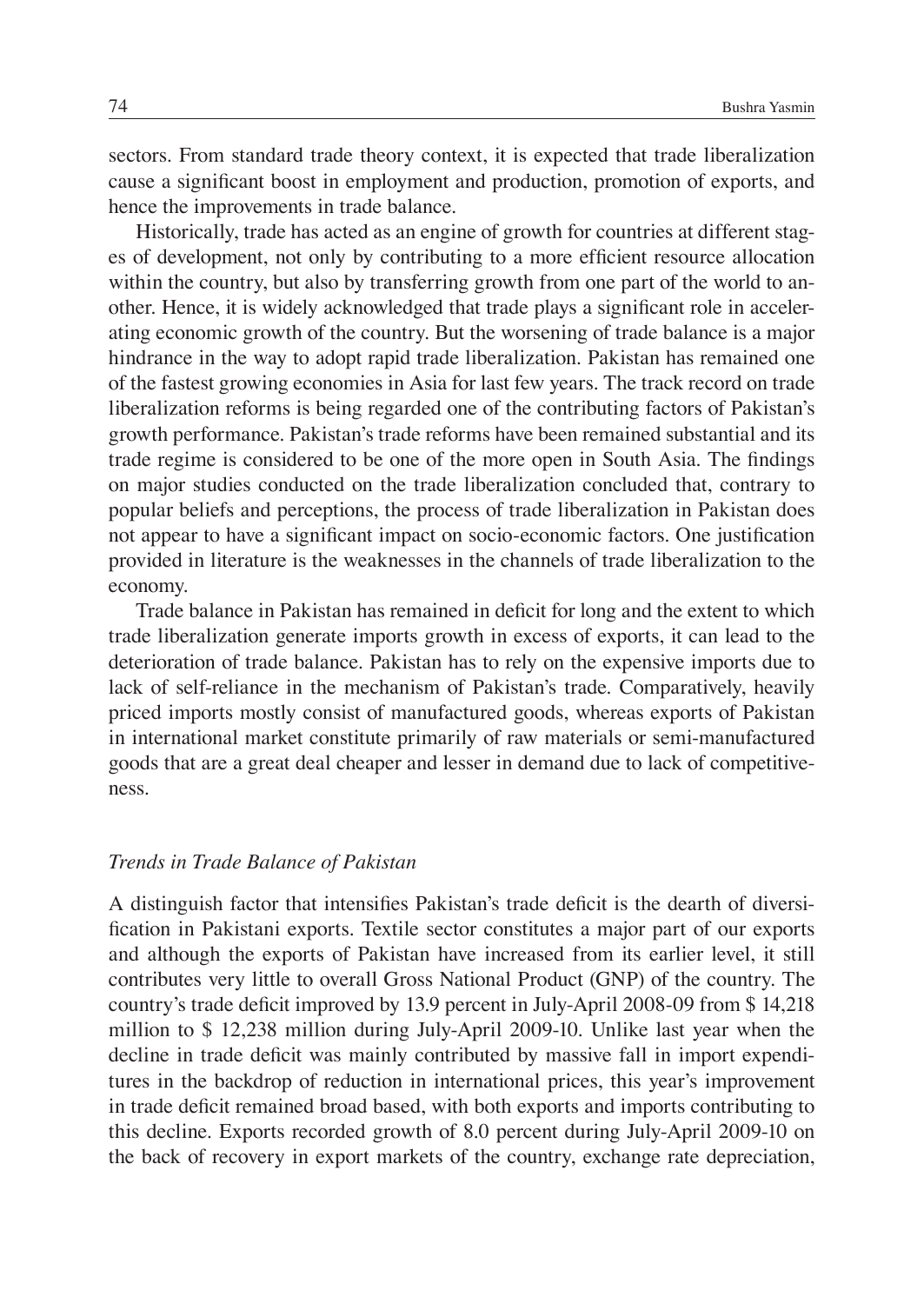and improved production of crops. Moreover, during 2009-10, export receipts of the country surpassed the full year official target of 6.0 percent exports growth for 2009-10. Exchange rate depreciation, higher imports prices and slower domestic demand remained the major factors behind the decline in imports during the period. Textiles sector that is a major driver of the exports of Pakistan captured 53.3 percent share in total exports during current fiscal year and witnessed an absolute increase of  $$\,556.2$ million during July-April 2009-10, according to Pakistan, government of (2009-10).

Table 1 provides the figures on exports, imports and trade balance for the current decade. The trend in trade balance shows a sharp decline of 1.3 % of GDP in year 2002-03 as compared with previous decade. However, this mounted subsequently and touched its peak value of 12.8 % of GDP in year 2007-08 and then again turn down to 7 % in last year, 2009-10.

Fig 1 shows the response of trade balance to GDP ratio (*TBGDP*), exports to GDP ratio *(XGDP*), imports to GDP ratio *(MGDP*) and trade openness (*open*) over time 1970-2008 in Pakistan. Overall exports, imports and trade openness show the positive and fluctuating trend when moving along the time path. Mostly, imports show higher trend as compared with exports in Pakistan, though for few years reached at steady points for 1992-1994 and than in 2000, subsequently. While the trade balance shows irregular trend with most data points unfavorable for Pakistan. It is said that world-over economic downturn is one reason for lesser exports, but it can be tackled through more value addition and exploring new markets. The economists are having the view that trade deficit could be narrowed down because of lesser imports but the lesser imports in turn may lead to lesser exports, as Pakistan's exports largely depend on imported components of technical machinery. It may be noted that most of the raw material of textiles and garments, which constitute over 50 percent of the total exports, is being imported.

Pakistan has been facing a continual trade deficit during the period of globalization which is ambiguous, as lowering tariff rates can lead to more exports and imports, where imports are positive contributor towards exports in Pakistan. The impact of trade liberalization on the trade balance, therefore, needs to be investigated using some more appropriate empirical technique that can help us working out possible links between trade balance and the trade liberalization. Our study is an attempt into that direction.

The review of previous studies postulate that due to trade liberalization, both exports and imports of a country increases but the trade balance get mixed results. The countries respond variedly to free trade, nevertheless developing countries observed the descending impact of trade liberalization on trade balance as imports tend to increase more then exports in a response to trade liberalization. But the major concern here is that generalizing the findings for a particular country, derived from the panel data, is far from precision and most of the empirical studies are based on the panel data studies on the selected issue.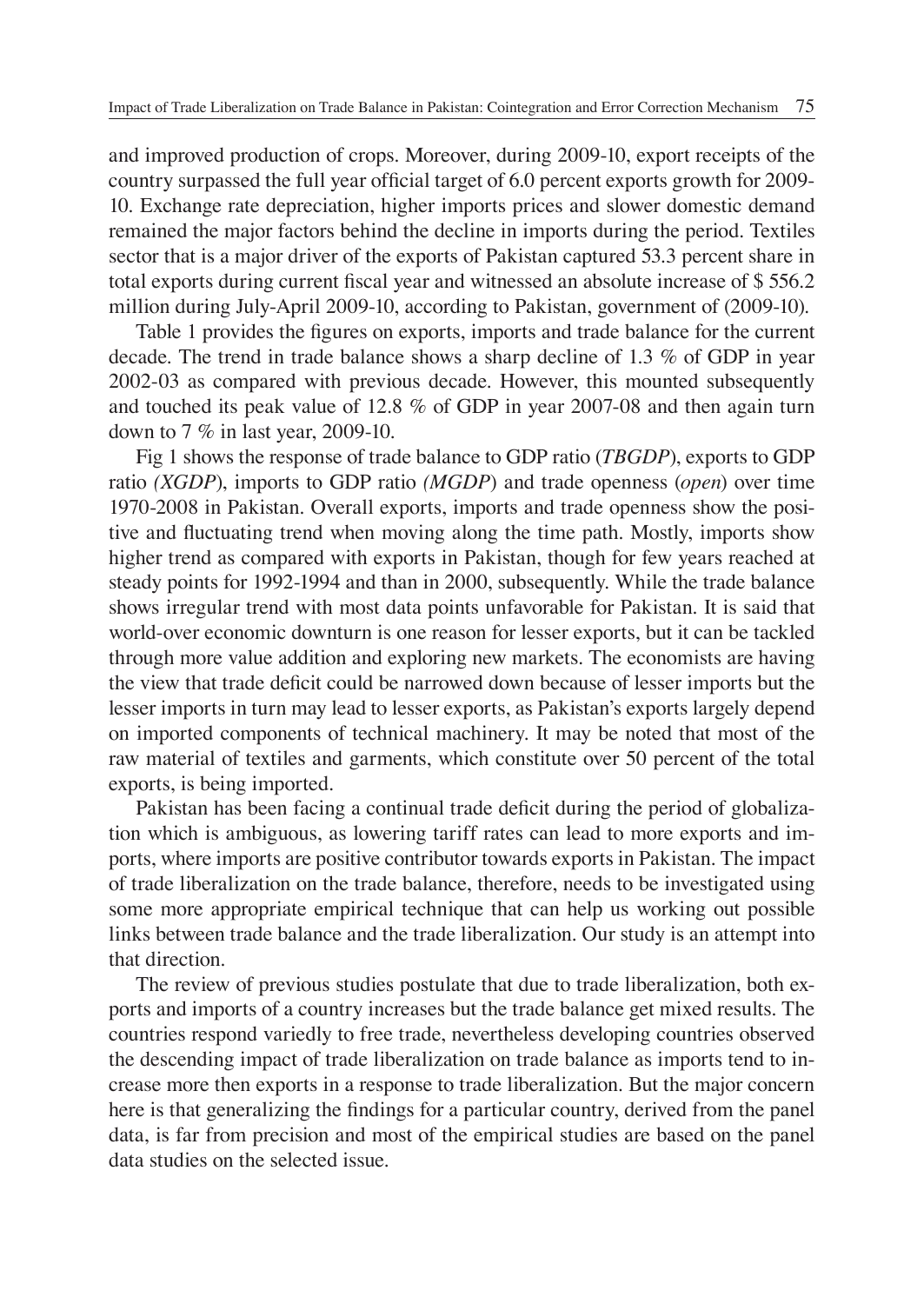### *Objective of the Study*

This study traced out the path of cointegrating equations and short and long term relationship between the trade liberalization and trade deficit. The improvement in the study of trade liberalization has been related to the development of more appropriate econometric techniques in literature for developing countries. One of the most important advances of this decade is the application of techniques developed around the concepts of cointegration and the error correction mechanism for the process of trade liberalization, as also pointed out by Sanso and A. Montanes (2002). Mostly, traditional methods involve the use of nonstationary time series data and the standard estimation and inference methods are not to remain correct (see, for example, Stock (1987) or Park and Phillips (1988)), with it being necessary to resort to the use of Cointegration analysis. Because the variables appearing in the studies reviewed above are nonstationary, their results could be clearly improved by the use of recent techniques. The main variables used for analysis are trade openness, real exchange rate and real GDP as endogenous while terms of trade, fiscal deficit and dummy for trade liberalization are used as exogenous variables. This procedure allows to differentiate between the short-run impact (the impact that has really taken place) and the long-run impact, which is the limit to which the impact tends towards, *ceteris paribus*.

The rest of paper is organized as follows. Section II provides a review of literature. Section III provides the data and methodology. Section IV discusses the empirical findings in detail. And last section concludes the paper with some policy implications.

### **Literature Review**

The available literature provides strong evidence of trade liberalization leading to faster import and export growth but the evidence on the overall trade balance is mixed in this regards. Here, a comprehensive review of literature is provided.

According to Jenkins (1997), Bolivia adopted drastic trade liberalization in 1985 as part of its neo liberal economic policy and for the time period 1978-1992 the trade liberalization not only lead to higher exports and imports but also yield favorable effects on economic growth and employment generation. They provided the justification that a country's move towards free trade is expected to lead the economy to more efficient allocation of resources, that turns into structural shifts taking the economy out of protected import-competing sectors to exportable sector. However, a number of factors including de-industrialization and structural rigidities may prevent the transfer of resources. UNCTAD (1999) studied the effect of trade liberalization on the trade balance for 15 developing countries over the period 1970 to 1995 and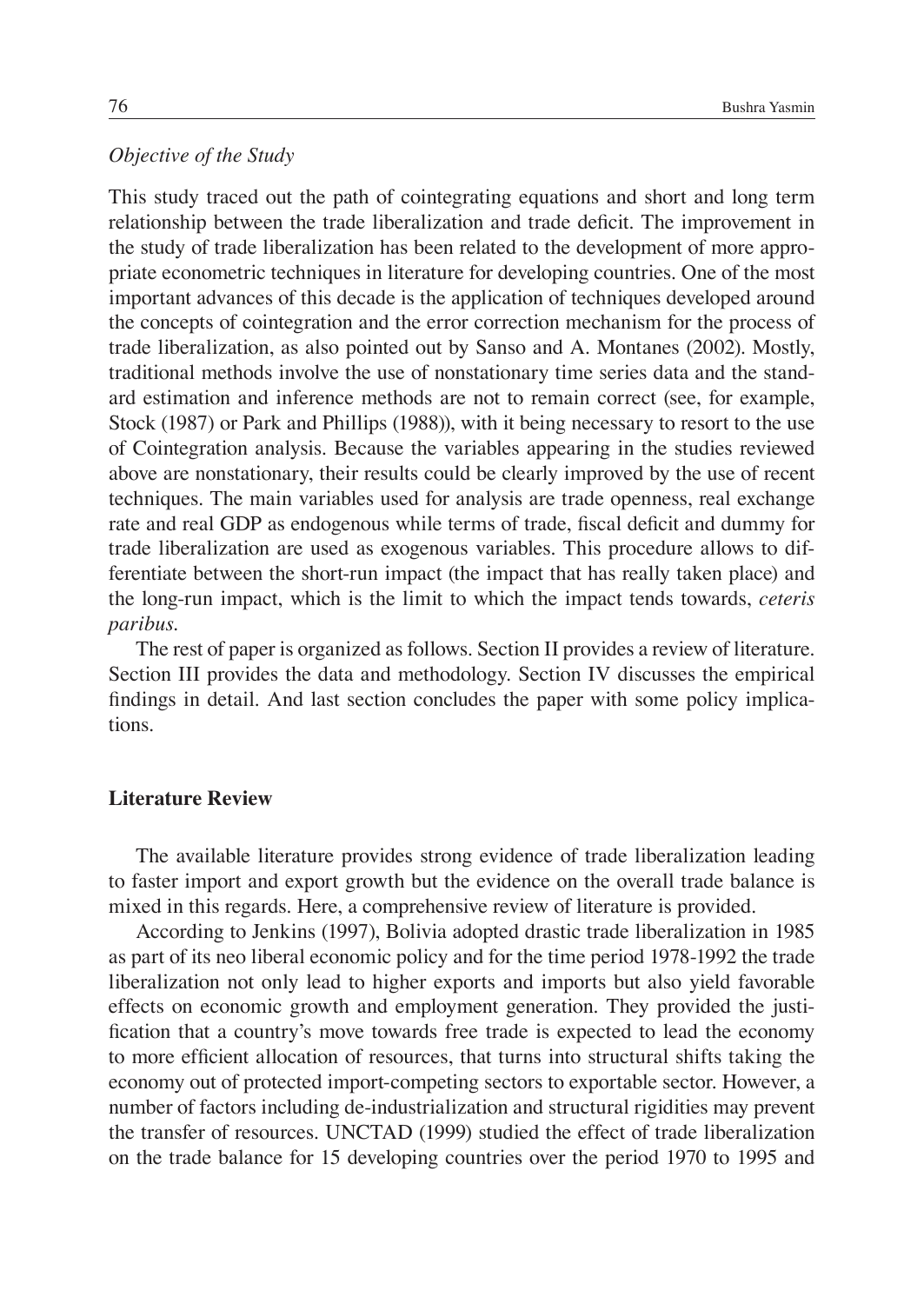found a significant negative relationship. Studies have also examined the impact of trade liberalization on imports and exports separately.

Bhattacharaya (2004) provided that removal of trade barriers expands the trade between India and Bangladesh but the increase in India's exports have been more than the increase in its imports from Bangladesh. He argued that non-tariff barriers are also a major restraint to Bangladesh's exports to India, as India's non tariff barriers coverage ratio is much higher than Bangladesh. Indo-Bangladesh trade has been unbalanced and tilted highly in favor of India over the years. He examined these effects over the time period 1996-2002, using panel data estimation technique and also yielded that India's exports to Bangladesh surpass its imports throughout the years. Free trade between India and Bangladesh leads to increase its imports more from India instead of exports to India. Though the trade balance has declined marginally still it is at a high level.

Parikh (2006) concludes that trade liberalization promotes growth in most cases, but the growth itself has a negative impact on the trade balance and this in turn could have negative impacts on growth through deterioration in the trade balance and adverse terms of trade. They studied the relationship between trade liberalization, economic growth and trade balance for a panel data of 42 developing countries of Asia, Africa and Latin America. This study uses the real GDP, growth rates of individual and advanced countries, trade liberalization, the exchange rate and the terms of trade on trade balance.

Paulino and Thirlwall (2004) examined the impact of trade liberalization on exports, imports and the balance of payments for 22 developing countries over the time period 1972-1997. The Fixed Effects Model and Generalized Method of Moments (GMM) for panel data is applied for estimation. They found that the impact of trade liberalization on import growth was greater than on export growth that leads to worsen the trade balance of developing countries. At the same time, they found income elasticity of import demand and export demand increased by the same amount, but the price elasticity of demand for imports was greater than for exports. Thereafter, concluding that the balance of trade deteriorated after trade liberalization.

According to Shafaeddin (2005) trade liberalization leads to increase in the exports of a country. He analyzed economic performance of a sample of developing countries that have undertaken trade liberalization and structural reforms since the early 1980s with the objective of expansion of exports and diversification in favor of manufacturing sector. He selected the sample of East Asian, Newly industrializing, Latten America, Middle Eastern, North African countries and little industrial base countries which are located mainly in Africa for the period 1989-2000, to analyse the performance of developing countries when the reform process was intensified in most countries. The results obtained are varied. A 40% of the sample countries experienced rapid expansion of exports of manufactured goods, and in most African and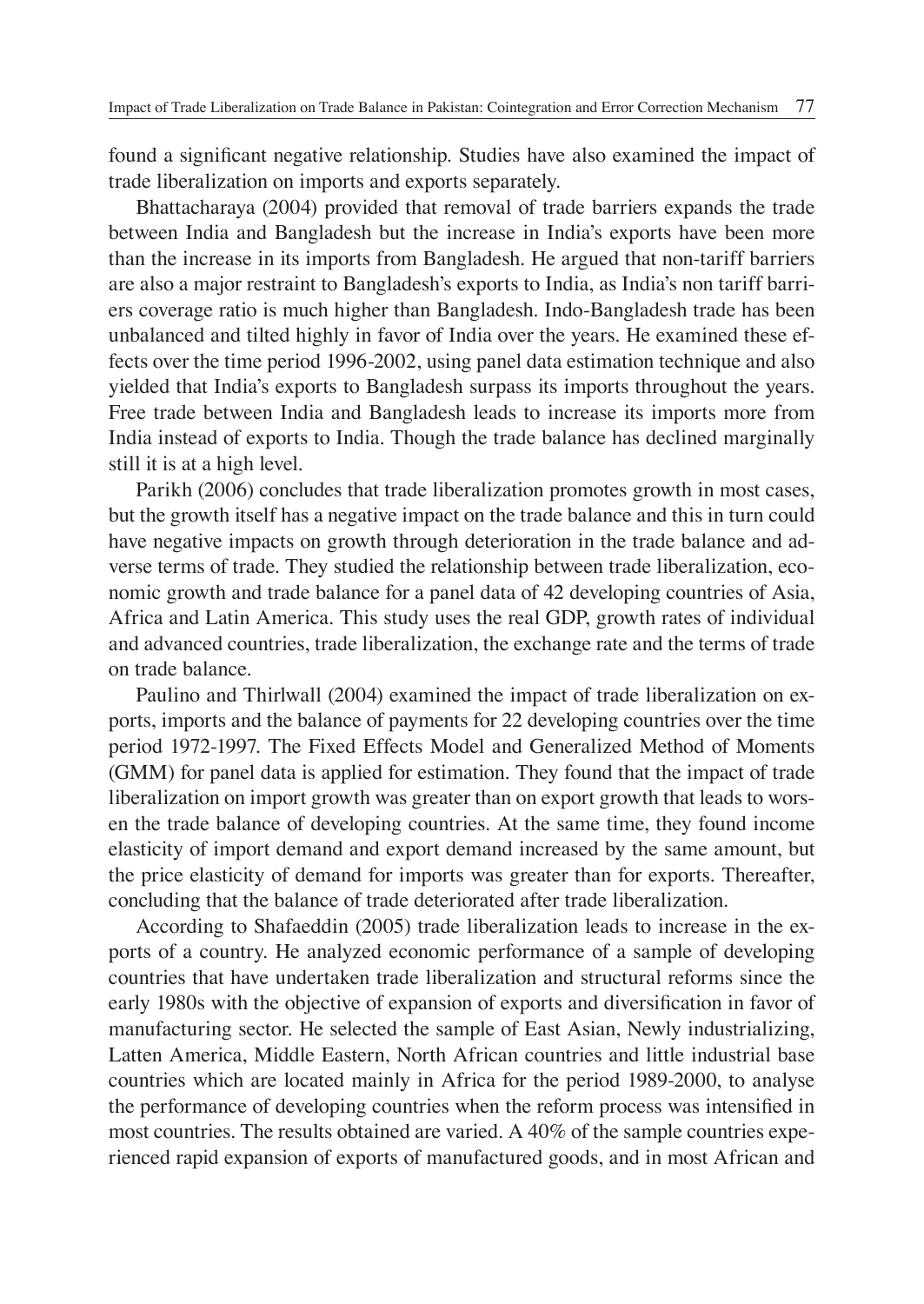Latin American countries, growth of exports of manufactures was slow, or moderate, and the structure of GDP has not changed in favor of the manufacturing sector.

Wu and Zeng (2008) showed for a sample of 39 developing countries over 1970- 2004 that both the imports and the exports increased after trade liberalization, however, the evidence that trade liberalization worsens trade balance was not robust for the trade liberalization dates. This completes the review of relevant literature. Now we turn to the model specification and econometric technique.

#### **Methodology and Data**

#### *Model Specifi cations and Data*

Most of the studies conducted on the selected issue used various econometric techniques without considering the stochastic properties of the economic time series. Anyway, it seems appropriate to develop a framework for the study of trade liberalization process which allows for the presence of nonstationary variables.<sup>1</sup> The base model in this study is derived from Wu and Zeng (2008). Trade balance function is specified as;

$$
TB_t = \alpha + \beta_1 dr g dp_t + \beta_2 open_t + \beta_3 rer_t + \beta_4 TOT_t + \beta_5 f isr_t + \beta_6 t lib_t + \mu_t
$$
 (1)

Where  $TB<sub>t</sub>$  denotes the trade balance as percentage of *GDP*. It is measured as the difference between exports and imports divided by *GDP*. *drgdp<sub>t</sub>* refers to domestic real GDP of Pakistan. Trade liberalization can be measured by various factors including outcome-based (trade openness; exports plus imports as percentage of GDP), incidence-based (tariff rates) and the event-based measure (using a dichotomous variable to differentiate between pre and post trade liberalization). Trade openness (*open*) is mostly used as it comprised both exports and imports. The dummy variable for trade liberalization takes the value zero before 1988 when trade liberalization initiated as a backdrop of Structural Adjustment Program (SAP) in Pakistan and assigning value 1 for post-trade liberalization period i.e., 1988 onward. Trade openness is used as endogenous variable in this model while the dummy variable (*tlib*) is used as exogenous factor as it is determined independently. Similarly, the variables *rer*, *refers to* real exchange rate is used as endogenous variable in the model and is constructed by dividing the nominal exchange rate by *the ratio of domestic Consumer Price Index (CPI)* to foreign *CPI. TOT* refers to the terms of trade taken as exogenous variable and is defined as the relative prices of country's exports to its imports. This is measured by taking the unit value of exports divided by the unit value of imports for Pakistan. The variable *fisr* shows the fiscal balance to *GDP* ratio. Fiscal balance represents the difference between government revenues and expenditures, used to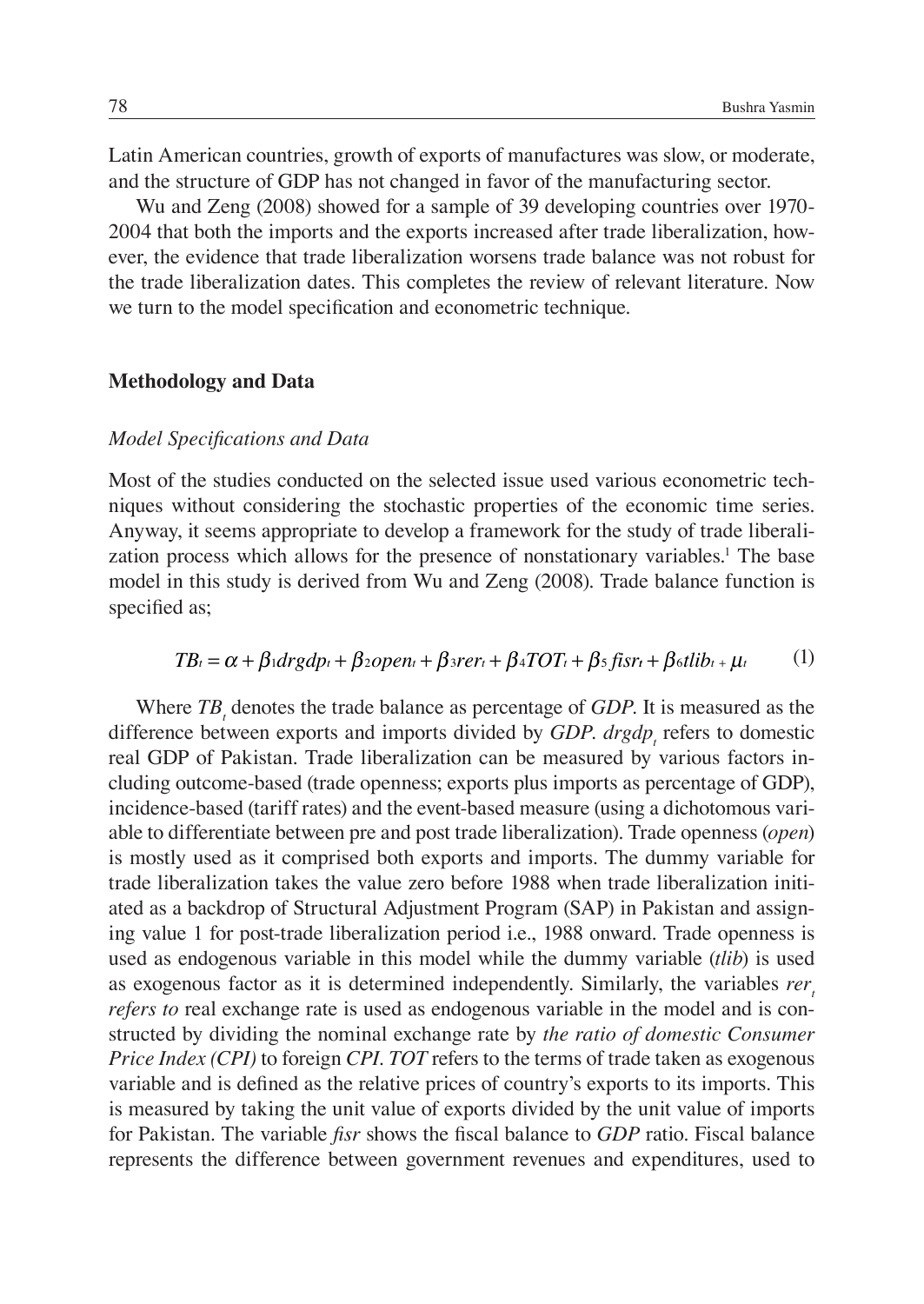control for the impact of fiscal policy on the trade balance, taken as another exogenous variable.

The data for this purpose is selected from the International Financial Statistics (IFS), publication of International Monetary Fund (IMF) for the time period 1970- 2008 for Pakistan.

The theoretical justification of the model recommends the expected sign for rer is positive while for *drgdp;* negative as increase in real GDP lead to higher imports as compared with exports that further lead to deterioration of trade balance. Regarding real exchange rate when it rises, the exports go up, the imports fall down and it improves the overall trade balance. Trade liberalization is expected to have either a negative or positive effect on the overall trade balance. It is expected that trade liberalization would lead to higher imports and exports due to reduction in tariffs but the effect may be either way as it depends on the extent of changes in exports and imports. The previous studies conducted on the issue provided mixed evidence in this regards.

#### *Econometric Methodology*

#### Unit Root Test

This study, first of all, check the stationarity properties of the data as mostly macroeconomic time series data is nonstationary as pointed out in a seminal paper by Nelson and Plosser, 1982 and thus conducive to spurious regression. The most popular 'Augmented Dickey-Fuller' (ADF) test statistic for unit root is applied to determine the order of integration of each variable in the model. ADF is based on the t-ratio of the parameter in the following regression;

$$
\Delta X_t = \kappa + \phi t + \Theta_t X_{t-1} + \sum_{i=1}^n \varphi_i \Delta X_{t-1} + \varepsilon_t \tag{2}
$$

Where *X* is the variable under consideration,  $\Delta$  is the first difference operator, *t* captures any time trend, *t*,  $\varepsilon$  is a random error, and *n* is the maximum lag length. The optimal lag length is identified to ensure that the error term remains white noise, while  $\kappa$ ,  $\phi$ , *Θand*  $\varphi$  are the parameters to be estimated. If we cannot reject the null hypothesis  $\Theta = 0$ , we can conclude that the series under consideration has a unit root and is therefore nonstationary.

After confirming that all the variables are of the same order of integration, the study proceeds testing the long-run behavior of economic variables with the help of cointegration test. The selection of an optimal lag length is essential at the onset of cointegration analysis because multivariate cointegration analysis is very sensitive to lag length selection. Therefore, two most commonly used lag length selection criteria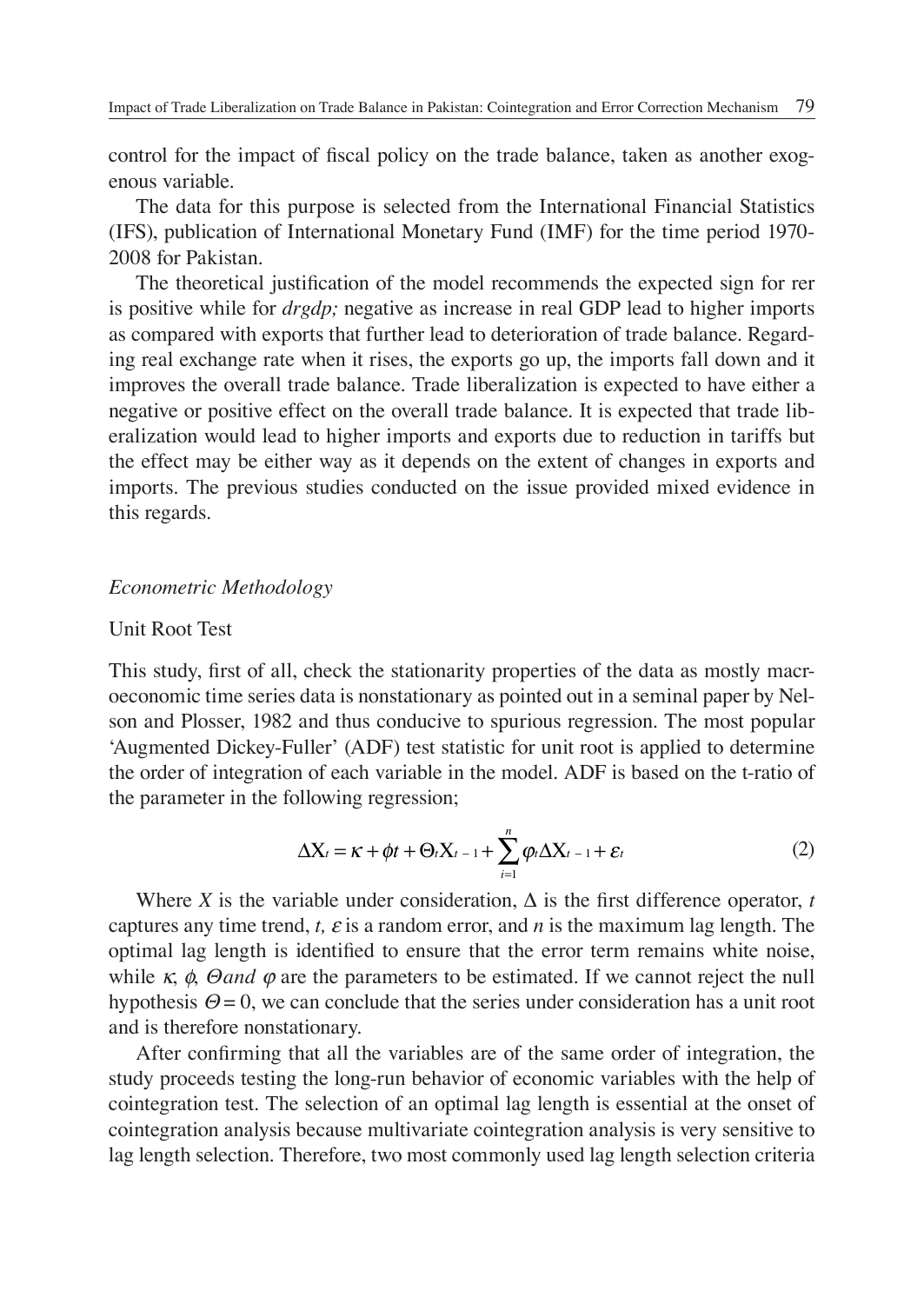are used namely; Akaike information criterion (AIC) and Schwarz Bayesian criterion (SBC), on the basis of Vector Autoregressive model (VAR) model of selected variables.

#### Johansen's Cointegration Test

We estimate the impact of trade liberalization, GDP, and real exchange rate on the trade balance in Pakistan for the long- and short-run. In order to estimate co-integration relationship two approaches are most commonly adopted, Engle-Granger or Johansen approaches. But it is emphasized by econometricians that application of Engle-Granger approach is not appropriate in the presence of more than two variables, as the Engle-Granger approach intends only one co-integrating equation between variables. And as ours is a multivariate model we carried out the Johansen (1998) maximum likelihood cointegration technique to test whether the trade liberalization process is co-integrated with the trade balance i.e., if there is a non-spurious longterm relationship between the two series along with other selected variables. Thus, in order to test for co-integration we use the Johansen (1988) and Johansen and Juselius (1990) full information maximum likelihood method.

This test yields both the existence and the number of cointegrating vectors. To determine the number of cointegrating vectors, Johansen developed two likelihood ratio tests: the trace test ( $\lambda$ trace) and the maximum eigenvalue test ( $\lambda$ max). If there is any divergence of results between these two tests, the λmax test is mostly recommended because it is more reliable in small samples (see Dutta & Ahmed, 1997, and Odhiambo, 2005). This multivariate cointegration test can be expressed as;

$$
Z_t = K_1 Z_{t-1} + K_2 Z_{t-2} + \dots + K_{k-1} Z_{t-k} + \mu + \nu_t
$$
\n(3)

Where *Z* (TB, drgdp, open, TOT, rer, fisr, tlib)  $t = i.e., a 7 x 1 vector of variables$ that are integrated of order one [i.e. *I* (1)].  $\mu$  = a vector of constant and  $v_t$  *is* a vector of normally and independently distributed error term.

It is important to point out that the long-run effects should be considered with some caution, in that they are not the real measures of the trade impact. Rather, they can inform of what impact would be if economy had reached its equilibrium behaviour. Thus, these effects should only be considered as the limit to which the behaviour of dependent variable will tend towards, ceteris paribus [Sanso and Antonio (2002)]. To that end, all the cointegration relationship is related to an Error Correction Mechanism (ECM). It should be taken into account which, up to a certain point, is the regulator of the behaviour of the variable in the short run, as shown by Engle and Granger (1987).

Equation (3) can be reformulated in a Vector Error Correction Model (VECM) as follows: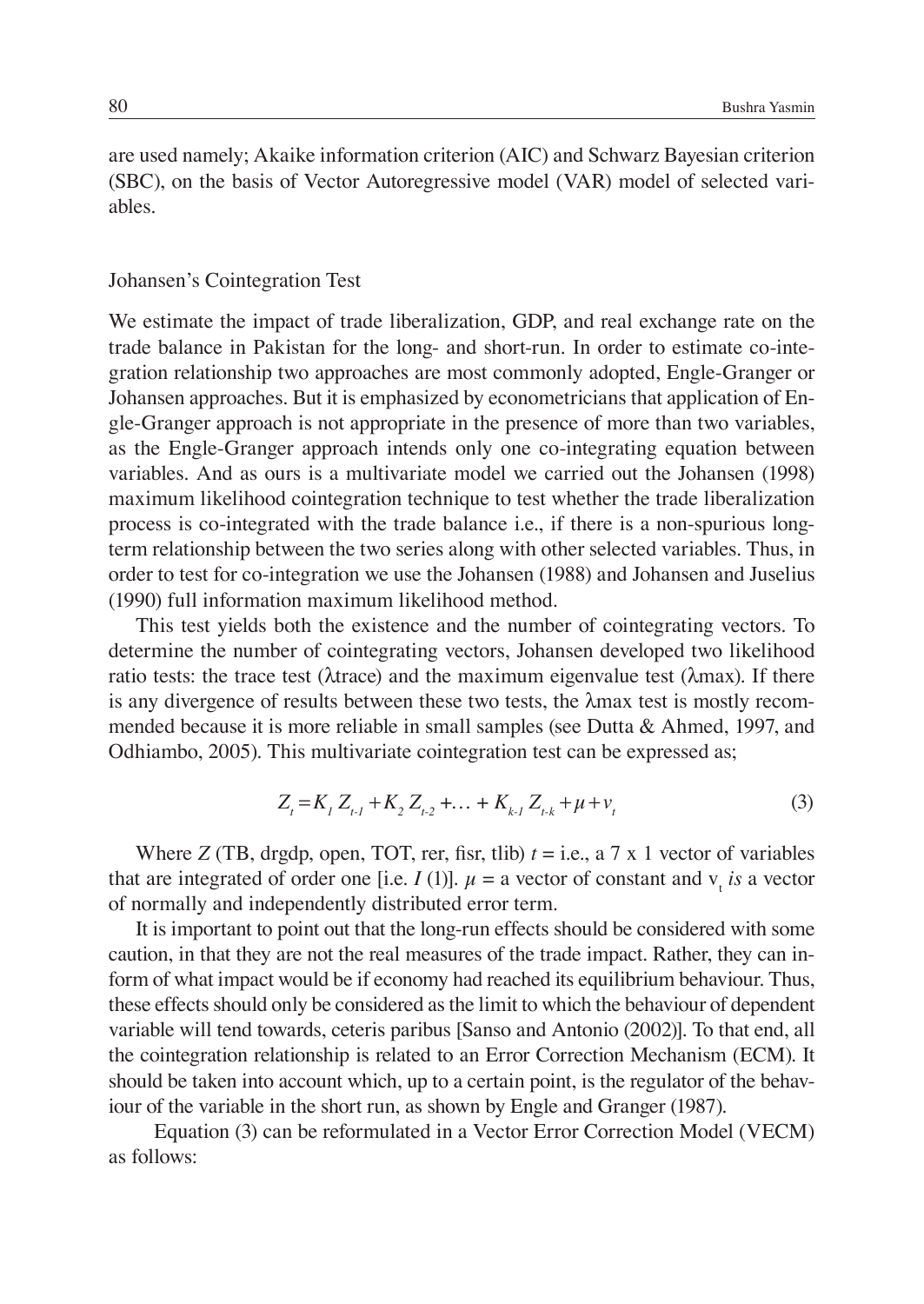$$
\Delta Z_t = \Gamma_1 \Delta Z_{t-1} + \Gamma_2 \Delta Z_{t-2} + ... + \Gamma_{k-1} \Delta Z_{t-k-1} + \Pi Z_{t-1} + \mu + \nu_t
$$
(4)

where,  $\Gamma_i = (I - A_1 - A_2 \dots - A_i)$ ,  $i = 1, 2, 3 \dots k - 1$  and  $\Pi = -(I - A_1 - A_2 - A_3 \dots - A_i)$  $A<sub>k</sub>$ ). The coefficient matrix Π provides information about the long-run relationships among the variables in the data. Π can be factored into  $\alpha$ , β' where  $\alpha$  will include the speed of adjustment to the equilibrium coefficients while the  $\beta'$  will be the long-run matrix of coefficients. The presence of  $r$  cointegrating vectors between the elements of *Z* implies that Π is of the rank *r*, (0 < *r* < 3). Finally, the short and long-run response of balance of trade to trade liberalization is made by using the Impulse Response Function (IRF).

#### **Empirical Results**

#### *Test for Order of Integration*

Before estimating the cointegration and ECM, it is significant to examine the stationary of each individual series, trade balance (TB), real domestic GDP (rgdp), trade openness (open), real exchange rate (rer), terms of trade (TOT) and fiscal deficit (fisr) using Augmented Dicky Fuller (ADF) test. Unit root test yields the existence of unit roots at level and stationary at its first difference when ADF is used with the trend and intercept. So, the variables are found integrated at order one i.e., I (1).

After establishing that all the individual series under consideration are stationary, the traditional co-integration method is used to estimate the long-run relationship among the variables, particularly trade balance, real GDP, trade openness, and real exchange rate. As mentioned above, Johansen's maximum likelihood approach is applied for the co-integration test. The optimal lag length is 3, selected using Akakie's information criterion (AIC) and Schwartz criterion (SIC).

#### *Cointegration Test*

Table 3 yields the results for co-integration. Johansen-Juselius co-integration test indicates, using both the trace statistic ( $\lambda_{\text{trace}}$ ) and maximal eigenvalue ( $\lambda_{\text{max}}$ ), at least two cointegrating equations among the selected time series. We can reject the null hypothesis of no cointegrating equations in favor of two cointegrating vector under both test statistics at a 5 percent level of significance. This implies that the trade balance, real exchange rate, real GDP and trade openness establish a stable long-run relationship in Pakistan.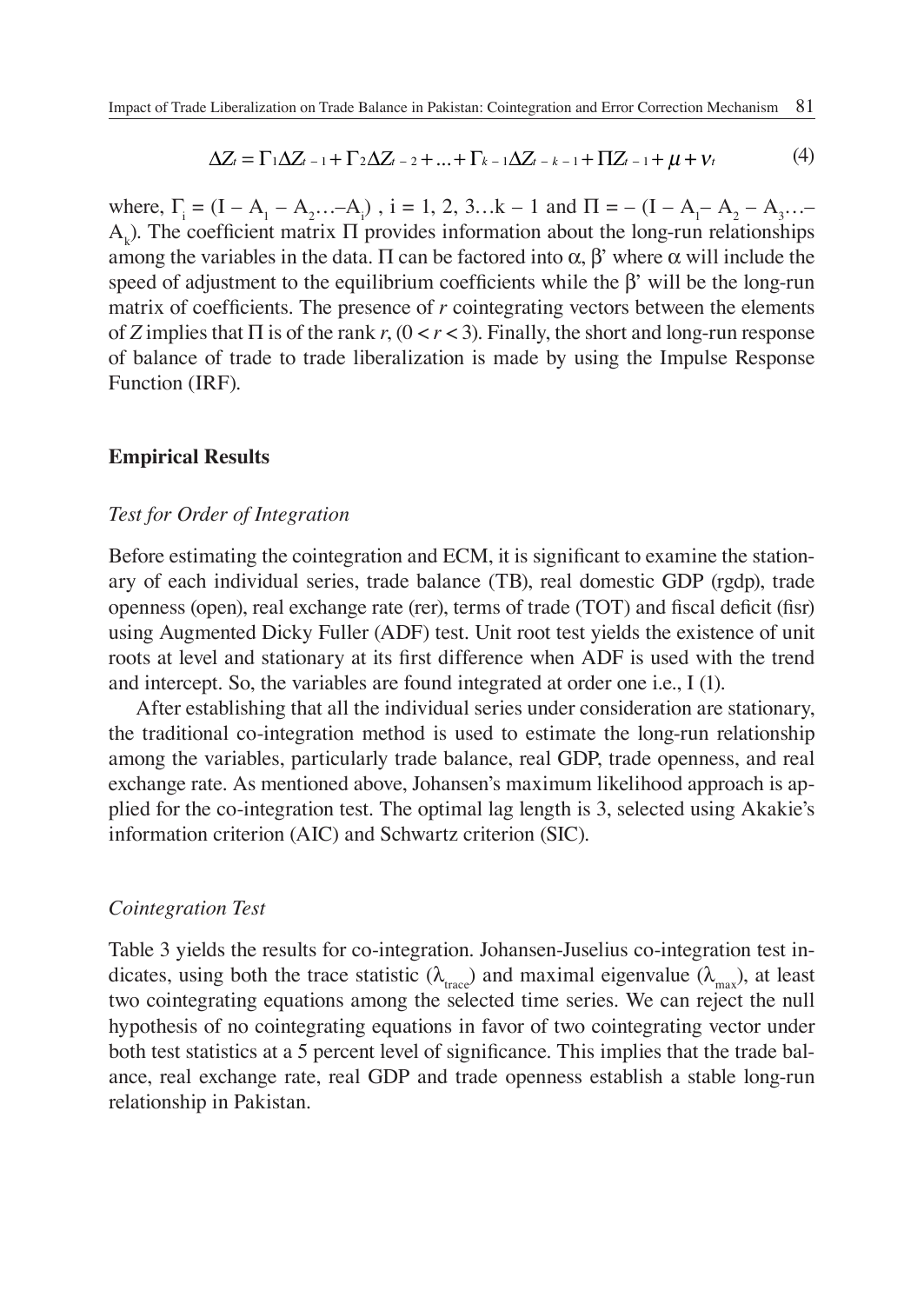### General-to-Specific Dynamic Model

The short-run dynamics of the trade balance was estimated following general-tospecific modeling approach. Given that all variables are in their first difference, the lag structure is restricted to two periods. The results for the error correction model for trade balance are reported in Table 4. The results postulate a long run significant association among variables. A number of diagnostic tests are applied to the error correction model. R<sup>2</sup> implies that model is a good fit. The serial correlation-*Lagrange Multiplier test* indicates no signs of autocorrelation in the model. Normality test is based on  $\chi^2$  statistic and cannot reject the null hypothesis of 'residuals contain all the properties of classical linear regression model'. All the variables appeared to be statistically significant. The real exchange rate is statistically significant at  $5\%$  level of significance and has positive impact on trade balance of Pakistan. The positive effect of real exchange rate is also supported by Aziz (2008) for Bangladesh, and Mohammad (2010) for Pakistan in the studies of real exchange rate. This implies that real exchange rate depreciation tends to the improvement in trade balance. Mostly, this relationship is supported when the Marshall-Lerner condition holds. The study by F. Dong (2010) postulates that to improve the current account balance in the short run, one would expect that the Marshall-Lerner condition holds. That is, all else equal, a real depreciation improves the current account if export and import volumes are sufficiently elastic with respect to the real exchange rate change. Mohammad (2010) also verified that the Marshall Lerner condition holds in Pakistan over the time period1970-2008, with the help of Impulse Response Function (IRF). The results show that depreciation of domestic currency leads to unexpected falls in export earning in Pakistan and balance of trade started improving within 4 years. The elasticity model of the balance of trade Krueger (1983) has shown the existence of a theoretical relationship between exchange rate and the trade balance.

On the other hand, the effect of real GDP is negatively significant at 10  $\%$  level of significant on the trade balance. This effect is justified on the account of increased level of GDP leads to higher volume of exports and imports but imports grow more than exports that deteriorate the trade balance, subsequently. Parikh (2004) highlighted the phenomena where although trade liberalization promotes growth but the economic growth itself has a negative impact on trade balance. Regarding the trade openness measure it has statistically positive and significant effect on the trade balance in Pakistan. The trade openness along with depreciation of domestic currency is adopted in the hope of improved trade balance. Nevertheless, Wu and Zeng (2008) found little evidence for negative effect of trade openness on trade balance.

Enders (1995) points out a principal feature of cointegrated variables, that their time paths are influenced by the extent of any deviation from the long-run equilibrium The Error Correction Term (ECT) represents the percentage of correction to any deviation in the long-run equilibrium balance of trade in a single period and also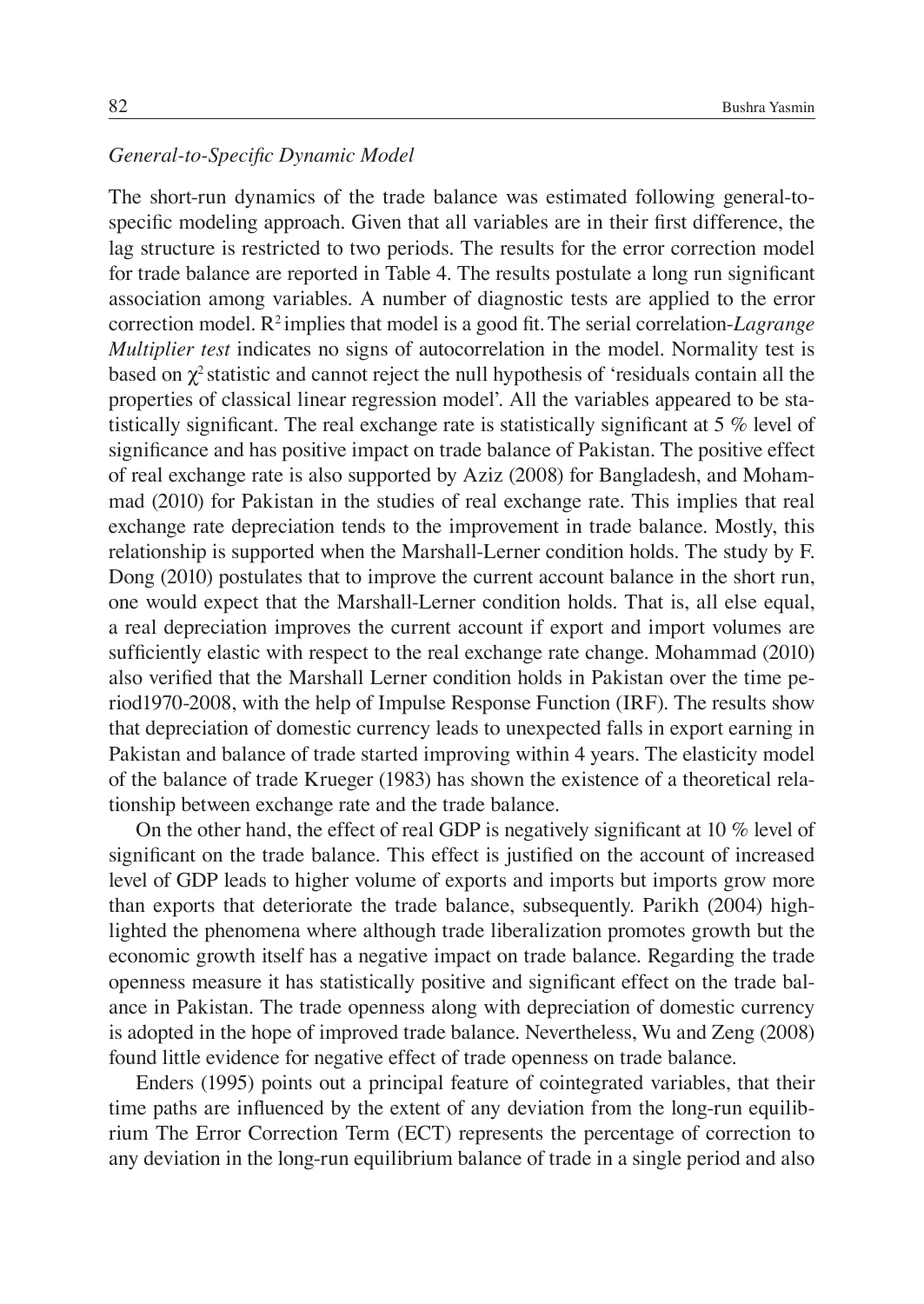represents how fast the deviations in the long-run equilibrium are corrected. The coefficient of the ECT of trade balance that measures the speed of adjustment appears to be negative reflecting the model stability. The value  $(-0.36)$  implies a slow rate of convergence to equilibrium.

This means that, whenever there is any disturbance in the system in the long run, in every short-run period, a 36 percent correction to disequilibrium will take place. And this takes the time period more than 10 years.

Finally, we turn to the dynamics of trade balance based on Impulse Response Function (IRF).

### *Impulse Response Function*

Impulse response function (IRF) tracks the impact of any variable on others in the system. It is an essential tool in empirical causal analysis and policy effectiveness analysis. Error correction model produces consistent IRF and optimal predictions. The graphs given below provide the result of IRF for trade balance to trade balance and real exchange rate, respectively. Graph 1 shows the time path of trade balance to the shocks from its own lagged values. Since the trend line (pointed out by blueline) for trade balance converges to zero, this shows the stability of model. Graph 2 depicts the response of trade balance to real exchange rate and the trend shows Marshall-Lerner condition holds in the long-run in Pakistan. The IRF demonstrate that depreciation leads to an increase and then unexpected fall in exports earning and rise in imports cost after devaluation within 4 years. And until 10 years it goes eventually to the baseline.

### **Conclusions and Policy Recommendations**

Overall, findings of this study confirm the presence of a long-run cointegration relationship among the trade balance, openness, GDP and real exchange rate. The error correction term yields the stability in trade balance but the disequilibrium in the short run takes a long time to adjust trade balance. The major findings postulate that devaluation and openness both improves the trade balance, while GDP leads to the deterioration of trade balance in Pakistan. The findings are consistent with Parikh (2006) and Mahmood (2010). Pakistan has opened up its economy in expectation of improvement in balance of trade but it still needs to have supporting policies along with exchange rate and liberalization measures that can lead to improve the trade balance. The major challenge in the way of improvement in trade balance is the trade pattern of our country that restricts the flow of potential benefits of trade liberalization on the trade balance specifically and on the economy, generally. As the process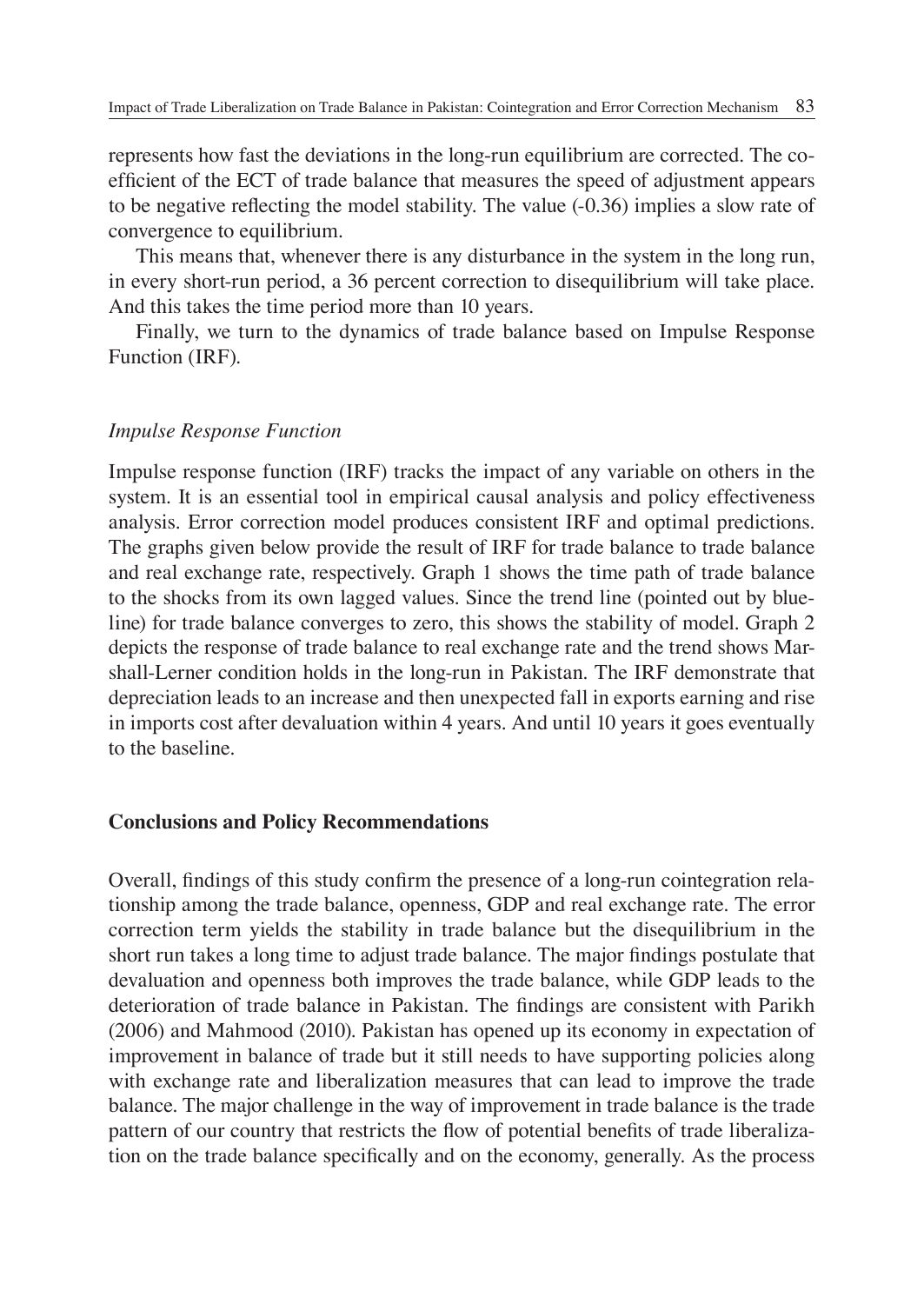is being hampered by the lack of exports diversification and competitiveness in the world market. In this regards, the devaluation alone is not fair enough to bring about the improvement in trade balance.

A number of suggestions have been given time to time to focus on the import of capital goods and machinery to support domestic production capacity and gradual shifting exports from primary to value added or capital goods. Pakistan needs various economics policies to enhance the balance of trade and boosts the economic activity and development included i.e. tariff structure, exchange rates, import control, export taxation, and foreign exchange allocation system. Pakistan needs to make and adjust external trade policies along with strengthening the internal system of the economy to reap potential benefits of trade liberalization so that the gap in trade balance could also be mitigated by the time.

#### **NOTES**

<sup>1</sup> Where all the variables are expected to become stationary on the same level of integration.

### **REFERENCES**

- Aziz, N. (2008). 'Role of Exchange rate in Trade Balance: Empirics from Bangladesh Economy'- presented in the *Small Open Economics in a Globalized World* conference, June 12-15, 2008, Waterloo, Ontario, Canada.
- Bhattachary, S.K.(2004). 'Does Bangladesh Benefi t from Preferential Trade with India? A Gravity Analysis'. *Economic and Political Weekly*, vol. 39 (48): 5152-5162.
- Dong, F. (2010). 'Testing the Marshall-Lerner Condition: Cointegration in Models with Regime Shifts'. *International Atlantic Economic Society.*
- Dutta, D., and Ahmed, N. (1997). '*An Aggregate Import Demand Function for Bangladesh: A Cointegration Approach'.* Working Paper. University of Sydney.
- Enders, W. (1995). '*Applied Econometric Time Series'*. New York: John Wiley.
- Jenkins, R. (1997). 'Trade Liberalization in Latin America: The Bolivian Case.' *Bulletin of Latin American Research*, vol. 16(3): 307-325
- Khan, M.S. and R. Zahler (1985). 'Trade and Financial Liberalization given External Shocks and Inconsistent Domestic Policies.' *IMF Staff Papers*, vol. 32: 22-55.
- Kreuger, A.D. (1983). '*Exchange Rate Determination*. Cambridge.' *Cambridge University Press*
- Mohammad, S. (2010). 'Determinant of Balance of Trade: Case Study of Pakistan', *European Journal*  of Scientific Research, vol. 41(1): 13-20
- Nelson, C., and Plosser, C. (1982), 'Trends and Random Walks in Macroeconomic Time Series: Some Evidence and Implications', *Journal of Monetary Economics*, 10, 130-162.
- Odhiambo, N. M. (2005). 'Financial Liberalization and Financial Deepening: Evidence from Three Sub-Saharan African Countries'. *African Review of Money, Finance and Banking (Savings and Development Supplement)*, 5-23.
- Pakistan, Government of (2009-10), 'Pakistan Economic Survey', Ministry of Finance, Islamabad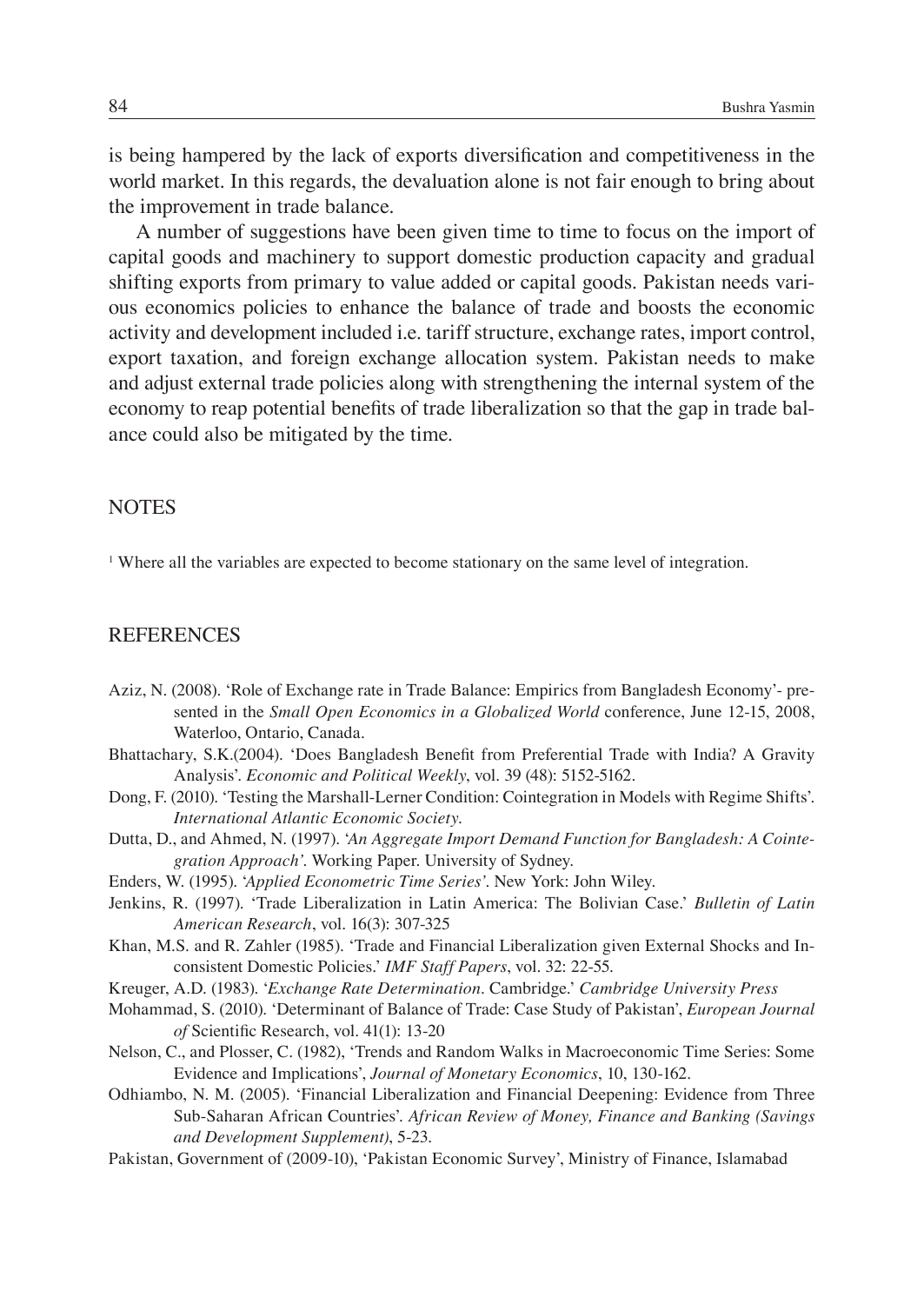- Parikh, A. and C. Stirbu (2004). 'Relationship between Trade Liberalization, Economic Growth and Trade Balance: An Econometric Investigation.' *HAWWA discussion paper 282.*
- Park, J. and Phillips, P. C. B. (1988). 'Statistical inference in regressions with integrated processes': Part I, *Econometric Theory*, 4: 468-97.
- Paulino, A.S. and A. P. Thirlwall (2004). 'The Impact of Trade Liberalization on Exports, Imports and the Balance of Payments of Developing Countries.' *The Economic Journal*, Vol. 114 (493): 50-72.
- Sanso, Marcos and Montañés, Antonio (2002). 'Cointegration, Error Correction Mechanism and Trade Liberalization: The Case of the Spanish Imports of Manufactures', *Applied Economics*, vol. 34(2): 231-240
- Shafaeddin, S. M.(2005). 'Trade Liberalization and Economic Reform In Developing Countries: Structural Change or Deindustrilization?'*United Nations Conference on Trade and Development*, No. 179.
- Stock, J. (1987). 'Asymptotic properties of least-squares estimator of Cointegrating vectors', *Econometrica*, 55, 1035-56
- Wu, Y. and L. Zeng (2008). 'The Impact of Trade Liberalization on the Trade Balance in Developing Countries.' *IMF Working Paper /08/14*

### **Appendix**

| Year        | <b>Exports</b> | Imports   | Trade Balance | Trade deficit<br>as $%$ of GDP |
|-------------|----------------|-----------|---------------|--------------------------------|
| $2000 - 01$ | 539,070        | 627,000   | $-87.930$     | 2.1                            |
| 2001-02     | 560,947        | 634,630   | $-73.683$     | 1.7                            |
| $2002 - 03$ | 652,294        | 714.372   | $-62,078$     | 1.3                            |
| 2003-04     | 709,036        | 897,825   | $-188,789$    | 3.3                            |
| 2004-05     | 854,088        | 1.223.079 | $-368.991$    | 5.5                            |
| 2005-06     | 984,841        | 1,711,158 | $-726.317$    | 9.5                            |
| 2006-07     | 1,029,312      | 1,851,806 | $-822.494$    | 9.4                            |
| 2007-08     | 1,196,638      | 2,512,072 | $-1,315,434$  | 12.8                           |
| 2008-09     | 1,383,718      | 2,723,570 | $-1,339,852$  | 10.6                           |
| 2009-10     | 1,176,388      | 2.081.763 | $-905.375$    | 7.0                            |

Table 1: Exports, Imports and Trade Balance (Rs million)

Source: Pakistan, Government of (2009-10)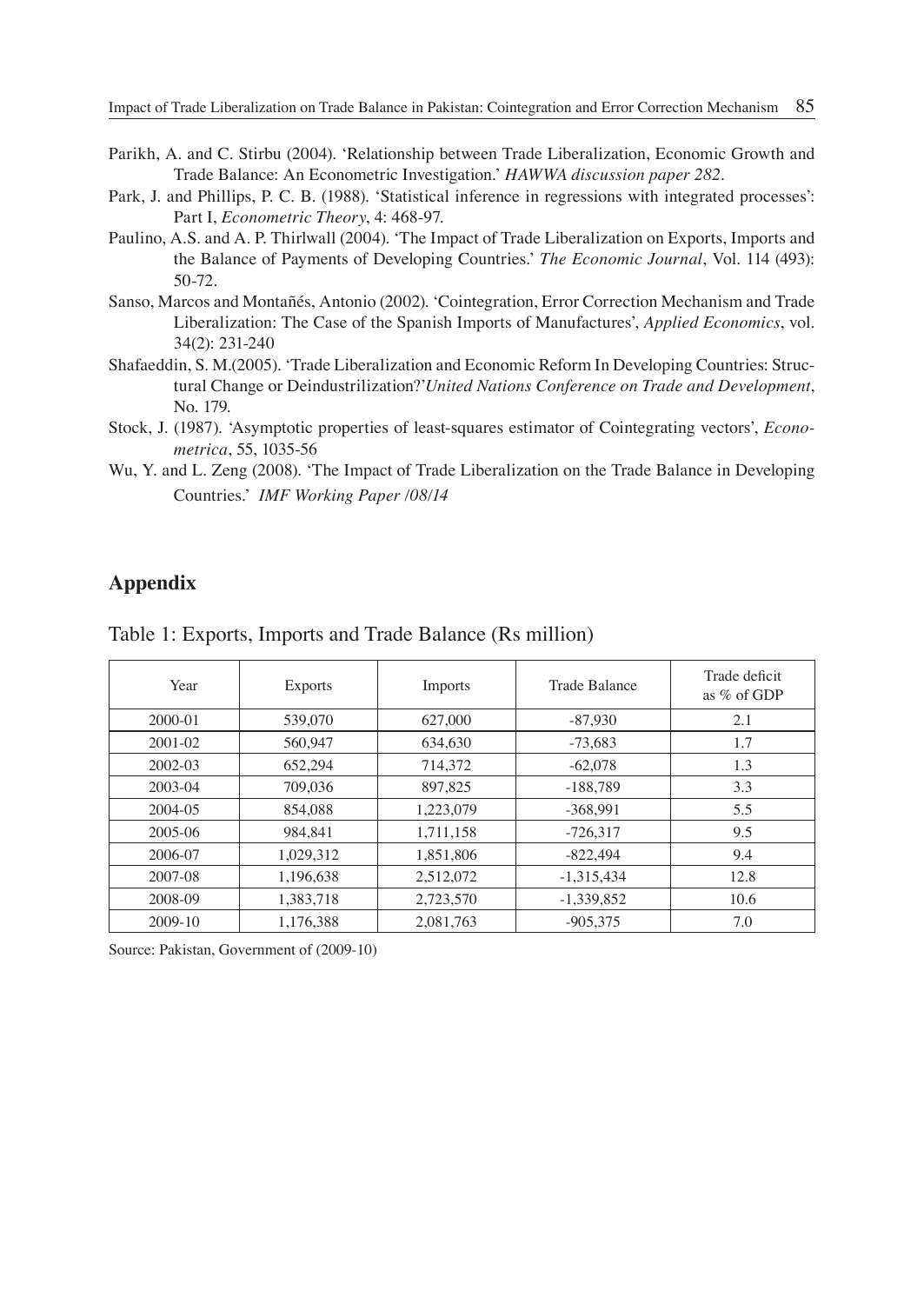



Source: IMF (various issues)

Table 2: Augmented Dickey Fuller (ADF) Unit Root Tests

| <b>Variables</b>   | Level    | <b>First difference</b> | <b>Order of Integration</b> |
|--------------------|----------|-------------------------|-----------------------------|
| TB                 | $-1.730$ | $-5.287$                | I(1)                        |
| drgdp              | $-0.229$ | $-5.099$                | I(1)                        |
| open               | $-3.40$  | $-6.33$                 | I(1)                        |
| rer                | $-1.783$ | $-5.194$                | I(1)                        |
| <b>TOT</b>         | $-2.99$  | $-5.96$                 | I(1)                        |
| fisr               | $-2.48$  | $-7.014$                |                             |
| 5 % critical value | $-3.53$  | $-3.53$                 |                             |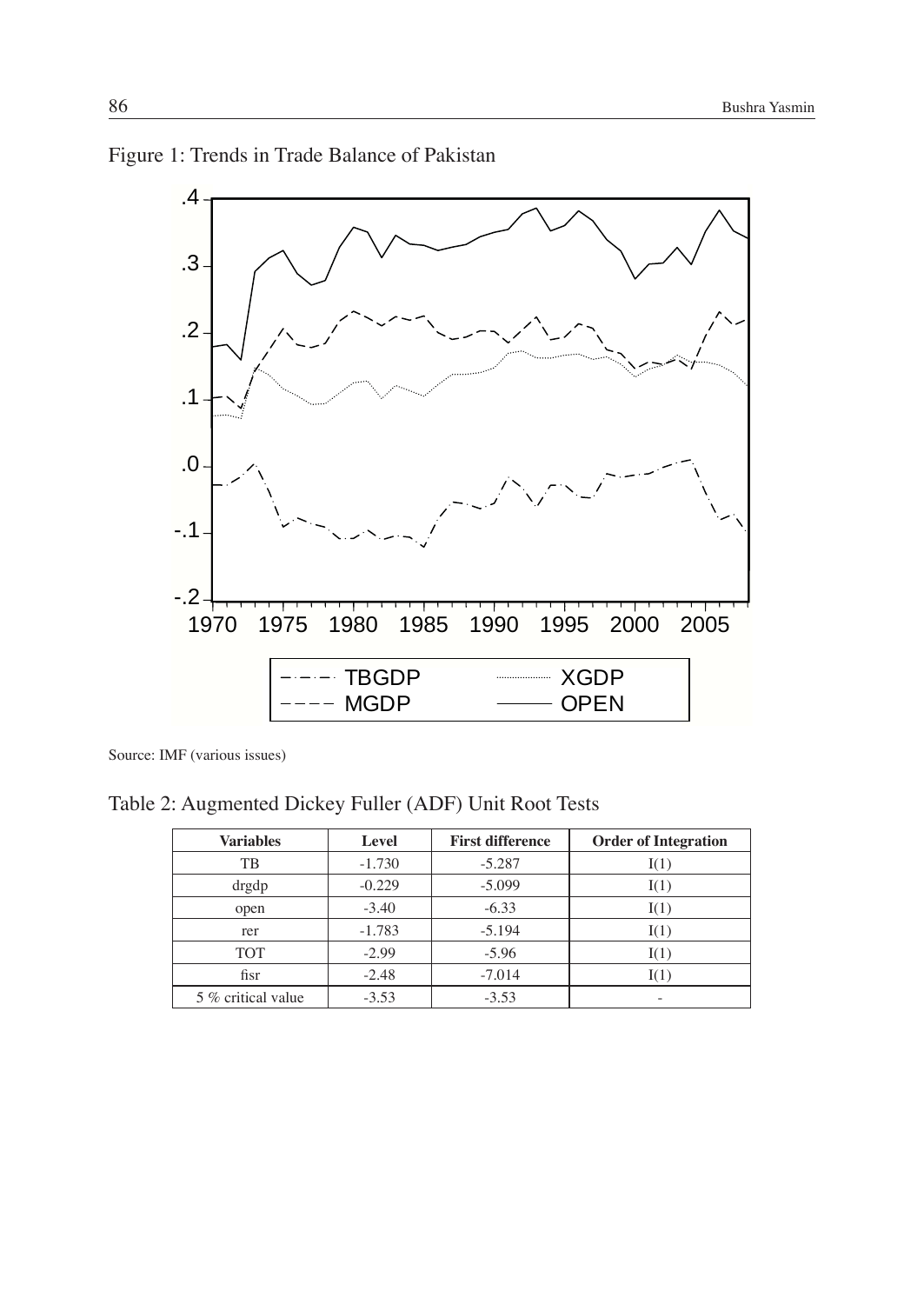| Null Hypothesis | Alternative |                   | Trace test Maximal  | Eigenvalue test   |                     |
|-----------------|-------------|-------------------|---------------------|-------------------|---------------------|
|                 | Hypothesis  | <b>Statistics</b> | 95 % critical value | <b>Statistics</b> | 95 % critical value |
| $r = 0$         | $r = 1$     | 115.16            | 47.86*              | 63.49             | 27.58*              |
| $r \leq 1$      | $r = 2$     | 51.66             | 29.79*              | 40.76             | $21.13*$            |
| $r \leq 2$      | $r = 3$     | 10.89             | 15.49               | 6.09              | 14.26               |

Table 3: Cointegration Test based on Johansen's Maximum Likelihood Method

Note: \* implies that null hypothesis is rejected at 5 % confidence level and therefore there are two Cointegrating vector.

### Table 4: Error Correction Model for Trade balance

| <b>Variables</b> | <b>ECM</b> based on Johansen Technique (se in parentheses) |
|------------------|------------------------------------------------------------|
| Constant         | 0.382                                                      |
| $DGDP_{t-1}$     | $-0.0027*$<br>(0.0011)                                     |
| $DOPEN_{t-1}$    | $0.86*$<br>(0.189)                                         |
| $DREF_{t-1}$     | $0.0028**$<br>(0.001)                                      |
| $ECT_{t-1}$      | $-0.362*$<br>(0.142)                                       |

### *Diagnostic Tests*

| R <sup>2</sup>                                 | 0.84                       |
|------------------------------------------------|----------------------------|
| <b>RSS</b>                                     | 0.0029                     |
| Log-likelihood                                 | 110.86                     |
| F statistic                                    | 3.8                        |
| Normality test (Cholesky)                      | $\chi^2(4) = 0.159(0.997)$ |
| Wald test (block exogeneity)                   | $\chi^2(9) = 22.27(0.008)$ |
| Hetroskedasticity- White test                  | $\gamma^2$ = 251(0.46)     |
| Serial Correlation (Breusch–Godfrey serial LM) | 18.45 (0.298)              |

Note: \*\*, \* indicates statistically significant at 5 % and 1 % level, respectively. p- values in parentheses of diagnostic tests.